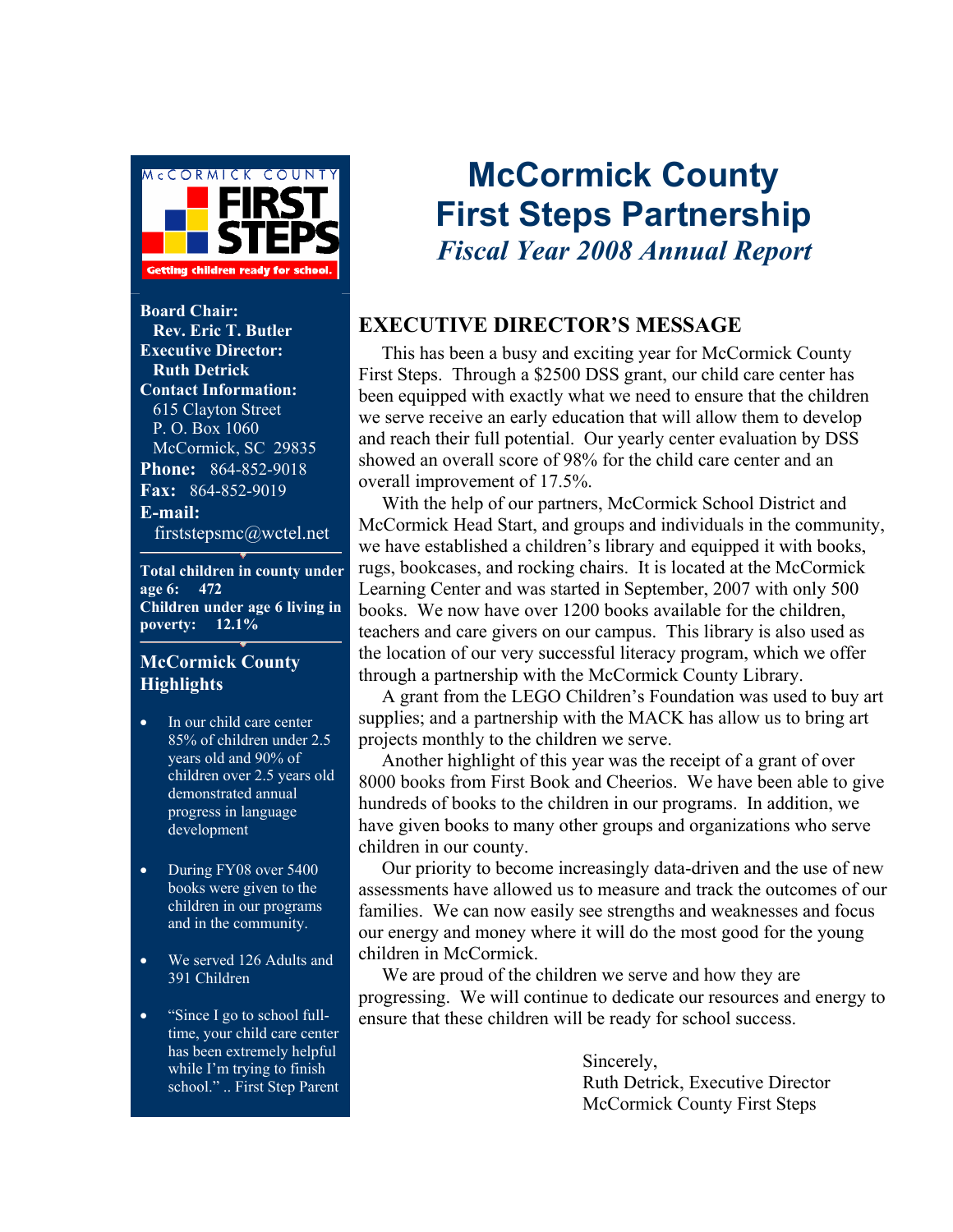## **First Steps to School Readiness Strategy Areas**

*The First Steps initiative approaches children's school readiness needs in five ways:* 

**Family Strengthening:** A parent is a child's first and best teacher. First Steps works to help parents become the best parents they can be. First Steps also helps parents further their own education.

**Healthy Start:** Children's development and ability to learn are profoundly impacted by their health in the earliest years. First Steps works to help families understand children's health needs through education and screenings while also working to help them access needed health services.

**Quality Child Care:** Quality child care provides immediate and long-term learning benefits for children. First Steps works to expand the availability of quality child-care to families and to enhance the level of quality in existing child-care environments.

**Early Education:** Research shows that children who participate in high-quality preschool classes are more likely to start school ready to learn, as well as be more successful later in life. First Steps works to expand high-quality 3-year-old and 4-yearold kindergarten opportunities in public and private settings.

**School Transition:** The transition into kindergarten is a critical time that sets the tone for children's perspectives about the school years, as well their parents' perspectives. Making a strong initial connection between school and home -- and supporting both parents and students during this transition time -- has been shown to impact students' later school success and parents' later involvement during the school years.

## **2007-08 County Partnership Programs by Strategy**

## **FAMILY STRENGTHENING.**

### **Parents as Teachers**

**Program description:** We provide home-based literacy and parenting services to families challenged by poverty and poor education. At-risk families receiving these services have children ages birth to five. This program helps parents understand their children's stages of development. The parent educators offer practical guidance to encourage learning, manage challenging behaviors, and promote a strong parent-child relationship. Parent Educators provide age appropriate materials and activities for parents to use with their children. Parent Educators also stress the importance of reading and ensure that parents are able to become the first and most influential teacher in the development of their child.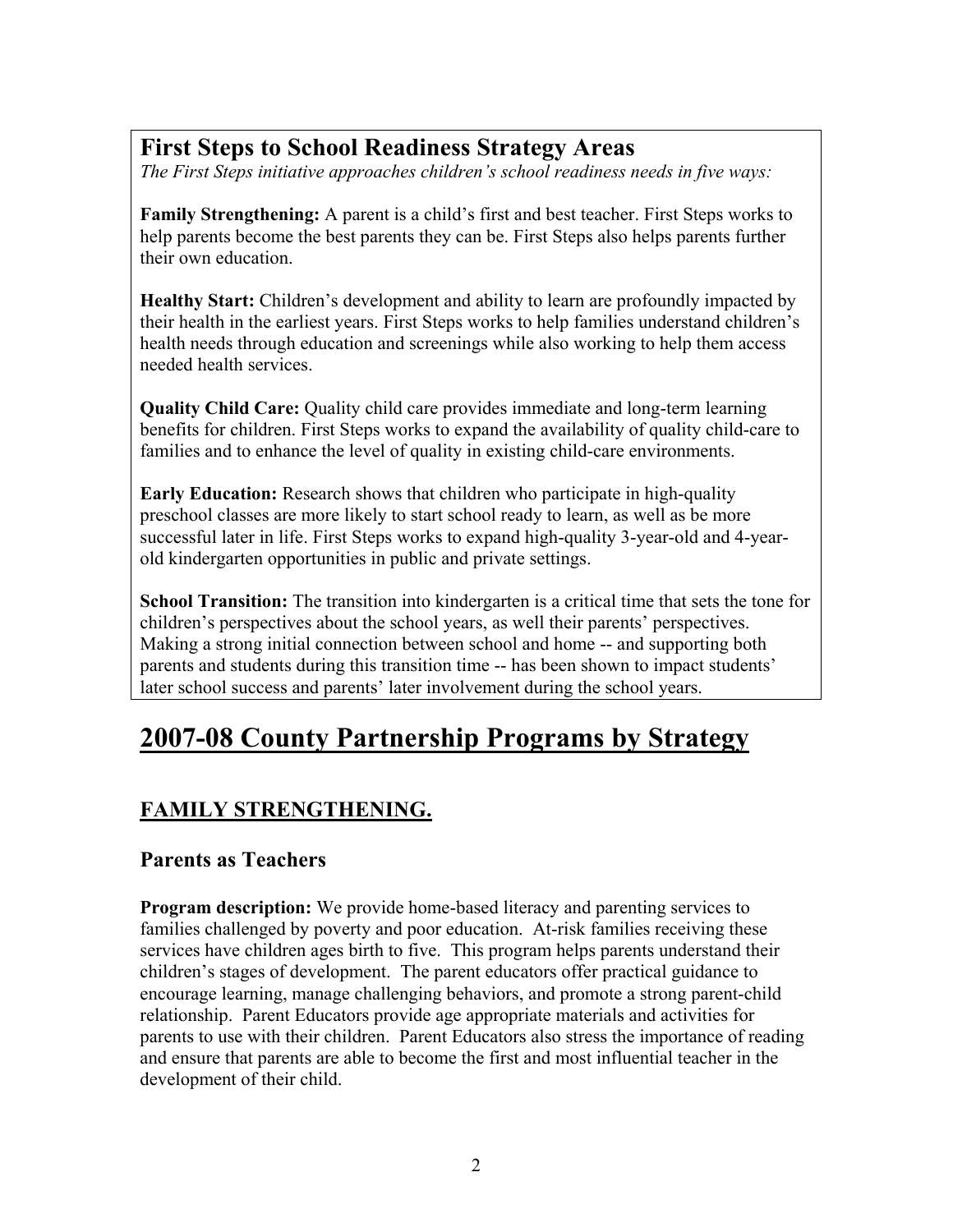#### **Program results:**

- Served 71 Adults and 79 Children
- Families averaged 2.1 visits per month, with a total of 1144 successful visits made.
- 51 Families, with children ages 2 months old to 5 years, received a KIPS assessment. KIPS is an evaluation of parenting behaviors related to interactions between parents and children. It involves an observation of a parent playing with his or her child for 20 minutes to examine 12 different behaviors. Results Pre-to-Post indicated improvement in skills and behaviors by 9.8%
- 18 Families, with children 2.5 to 5 years old, received an ACIRI assessment. ACIRI is an interactive reading inventory for parents and children. It is a literacyspecific evaluation based on the observation of a parent and child reading together. Results Pre-to-Post indicated improvement in skills and behaviors for adults by 13% and children by 20.7%.
- Family Satisfaction Surveys indicate that 100% agreed or strongly agreed that they were satisfied with the services they received from this program. In addition, 96.2% said their family had benefited from the services we provided.

### **Library Based Literacy Program**

**Program description:** A library has been established at our campus where we serve approximately 100 children, between the ages of birth and five, in either the First Steps/Even Start child care center or the Head Start classrooms. A Public Library representative reads to each group of children in our library twice each month. At each session the children receive a copy of one of the books read, to take home and keep. With this program we enhance listening skills through storytelling and improve children's pre-reading literacy skills.

#### **Program results:**

- Served 96 Children
- Surveys completed by Head Start teachers and care givers indicated that 100% felt the library program was very valuable and that the children benefited from the program. 100% also agreed that the librarian did very well at introducing new words to increase children's vocabularies and at engaging the children's interest.
- The librarian noticed a significant improvement in the children's listening skills throughout this year.
- During the 9 months of this program, 225 stories were read; 91 activities were done, such as songs, finger play, rhymes, etc.; and 698 books were given to children to take home and keep.
- Because of the partnership with the McCormick Public Library and a large grant of books received, we operated this program at a cost of \$15.99 per child served.
- Having the library right here on our campus provided quality literacy materials for the children, their families, care givers and teachers. Parents checked out 40 books which they read 87 times. Teachers and care givers checked out 71 books, which they read to children 145 times.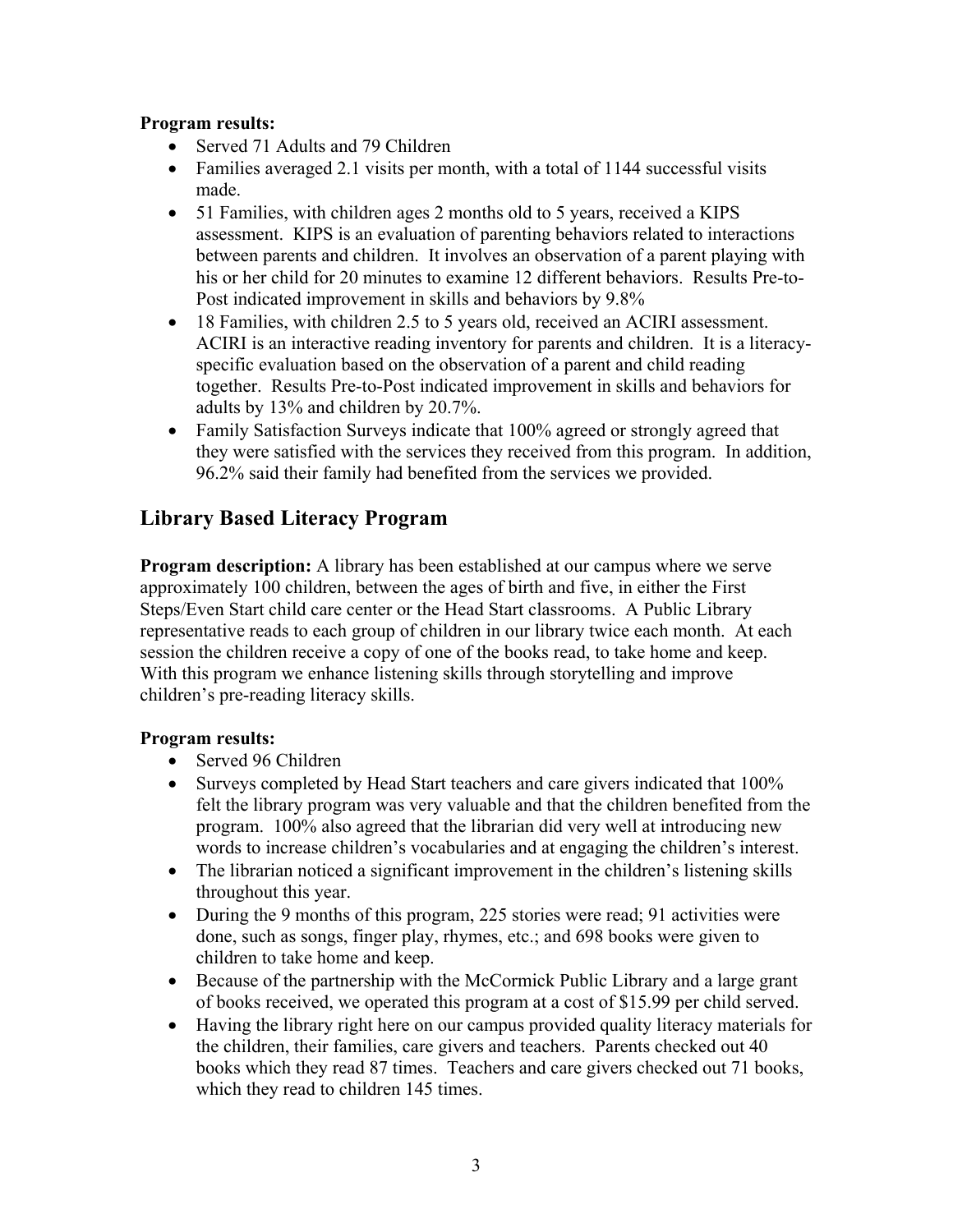• During National Library Week, we held a reading challenge and 35 parents read to their child at least one hour that week.

## **Other Family Literacy/Learning—Reach Out and Read**

**Program description**: We contribute 75% of the funds required to serve 160 children in McCormick's Reach Out and Read Program. At every well-child check-up, doctors and nurses encourage parents to read aloud to their young children and offer age-appropriate tips. Parents, who may have difficulty reading, are encouraged to invent their own stories to go with picture books and to spend time naming objects with their children. At each well-child visit, providers give every child, between the ages of six months and five years, a new, developmentally appropriate book to keep.

#### **Program results:**

- Served 160 children/families
- 100% of the parents, who received the intervention and completed the survey stated that they read to their child every week and that reading was one of their child's preferred activities..
- We supported this program with \$658 or a unit cost of only \$4.11 per family.
- Semi-annual progress reports and an observation tool used by the Reach Out and Read State Office indicate that this program is implemented with quality and fidelity to the research-based Reach Out and Read model.
- This program has allowed us to develop a collaborative relationship with the medical community in McCormick.

## **EARLY EDUCATION.**

## **Early Education for Children Under 4**

**Program description:** Quality child care for infants and toddlers is provided. We serve 25 children with an emphasis on the most at-risk children. Certified child care providers increase their knowledge of early childhood development through at least 20 hours of training each year. Creative Curriculum for infants and toddlers is used to aid in children's development and improve their vocabulary. We hold monthly family activities nights with an emphasis on opportunities for parents and children to interact and on providing parents with information necessary to support their child's successful development.

#### **Program results:**

- Served 24 families and 26 children
- We achieved an ITERS assessment result of 4.38 for the Infant Room and 5.17 for the Toddler Room.
- DSS ABC Enhanced score was 98% for the child care center and an overall increased of 17.5%.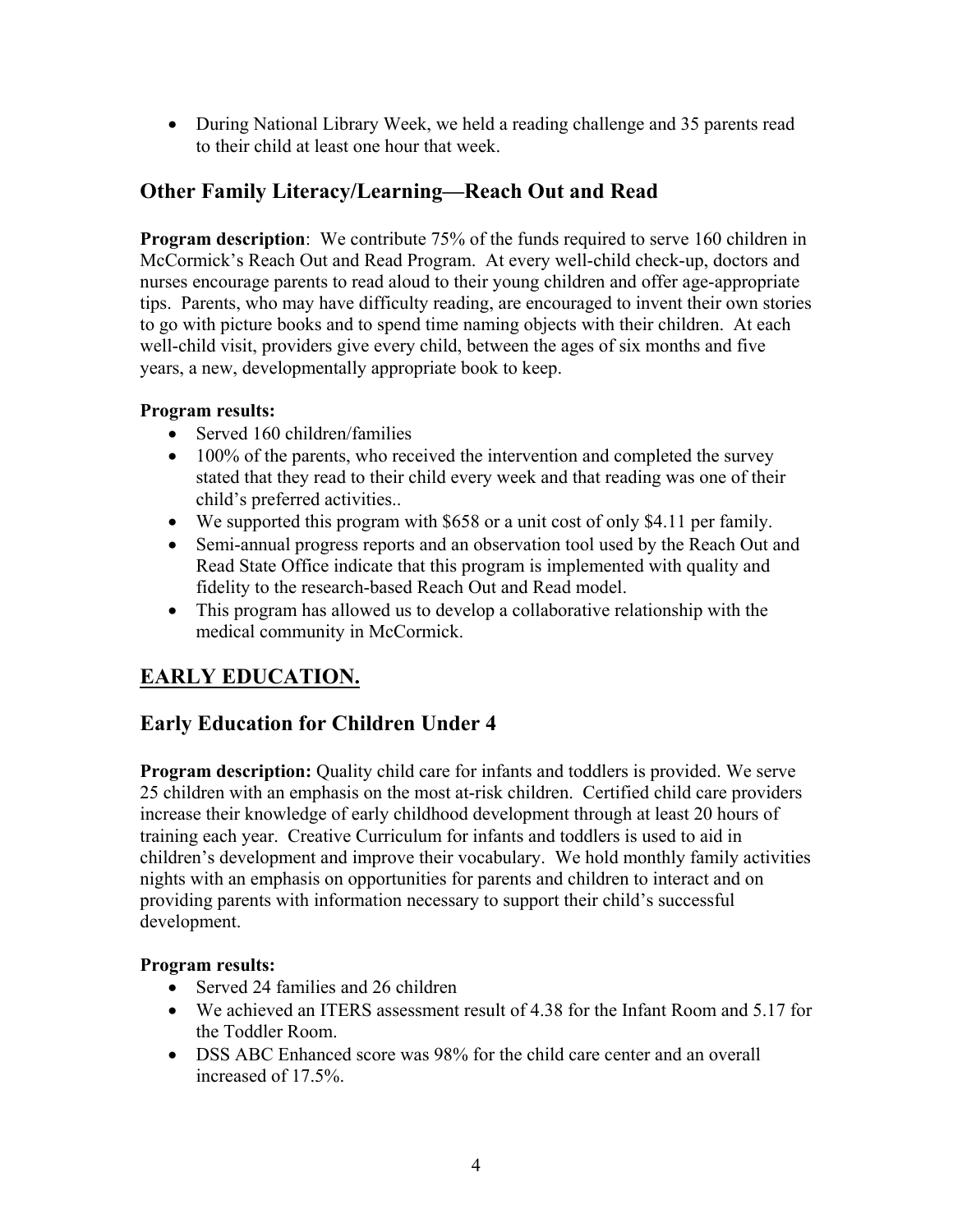- 85% of participating children birth to 2.5 years demonstrated annual progress in language development as evidenced by Ages and Stages.
- 90% of participating children 2.5 years old to 5 demonstrated annual progress in receptive language development as evidenced by Peabody Picture Vocabulary Test.
- Observation by the McCormick School District's Family Literacy Coordinator ensures that this program is implemented with quality and fidelity to the Creative Curriculum model.
- Family Satisfaction results indicate that 100% of the families agreed or strongly agreed that they were satisfied with the services they received and felt that their family had benefited from the services we provide.
- One parent stated: "My child became friendlier by being around and interacting with other children." Another stated "Since I go to school full-time, your child care center has been extremely helpful while I'm trying to finish school."

## **SCHOOL TRANSITION.**

### **Countdown to Kindergarten**

**Program description:** Three qualified kindergarten teachers serve a total of 30 at-risk children, over an 8-week period. They visit the families each week, with learning activities designed to prepare children and their families for classroom success. Teachers focus on improving the quality of parent-child learning interactions and the parent's involvement in the child's education. They help parents realize the importance of preparing children for school. Participating families receive a "Kindergarten Tool Kit". This kit helps parents assist children with activities which will develop skills necessary for kindergarten success. The final visit is a field trip to the school where the child will attend class in the fall. At the conclusion of the program, families are invited to come to the EdVenture Children's Museum in Columbia to celebrate their hard work. Students enjoy fun, educational activities at the museum.

#### **Program results:**

- Served 30 Children/Families
- 100% of the required visits were made.
- Our Risk targeting score was  $3.50/12$  (greater than the state average of  $3.38/12$ )
- Comparisons in pre and post parent surveys showed improvement in 9 of 13 categories, with significant improvement in: played toys, games or sports with child—14% improvement; involved child in household chores—16% improvement; drew, painted, or did other arts and crafts with child—27% improvement; praised child for accomplishments—7% improvement; visited a library with child—45% improvement.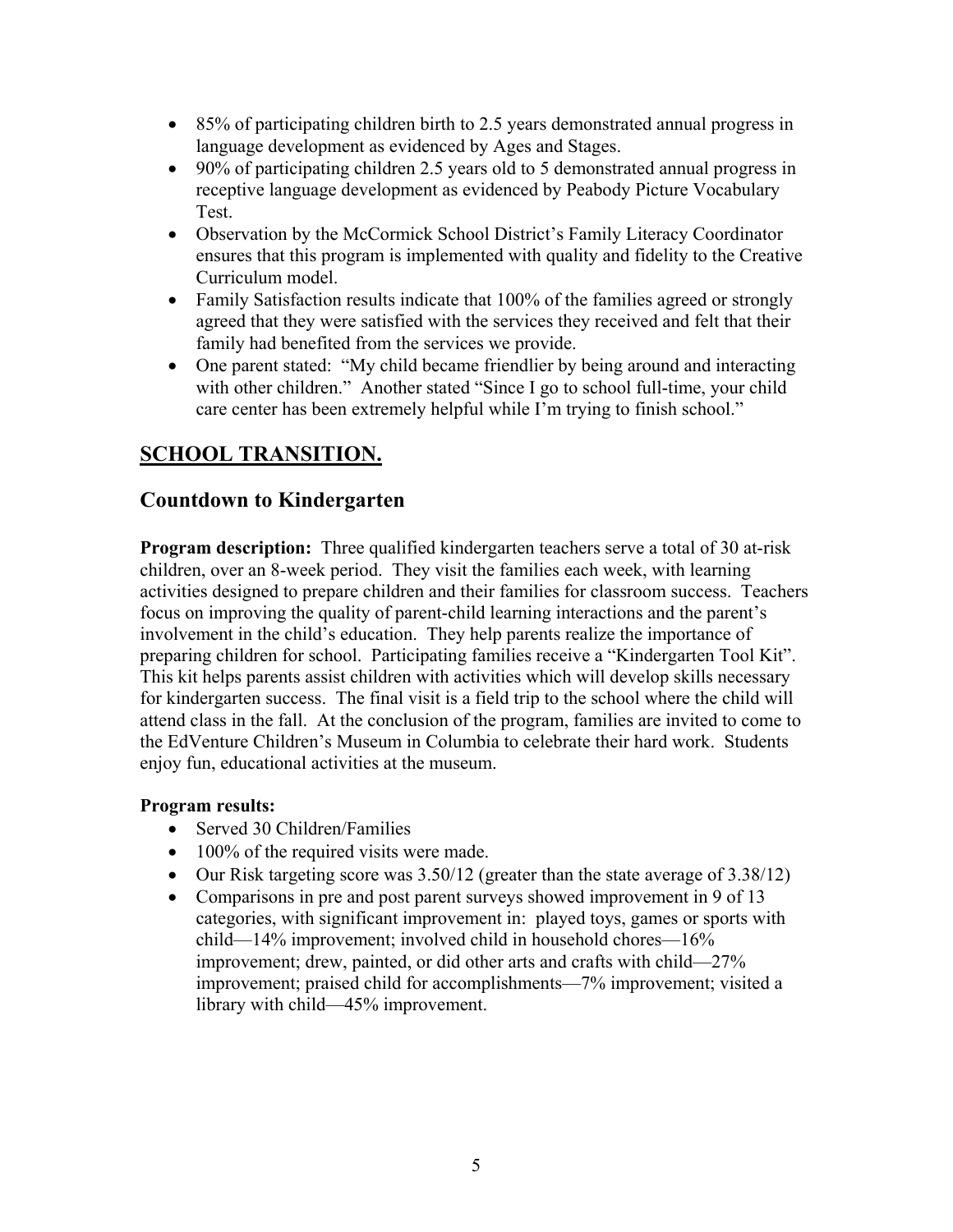## **FINANCIAL SUMMARY**

| <b>Expenditures By Funding Source</b>       |             |  |
|---------------------------------------------|-------------|--|
| State Appropriation (Fund 10)               | \$100,172   |  |
| E.I.A. Appropriation (Fund 55)              | 92,157      |  |
| Lottery Appropriation (Fund 35)             |             |  |
| C.D.E.P.P. Appropriation (Fund 60)          |             |  |
| C.O.E. Appropriation (Fund 65)              | ¢           |  |
| N.F.P. Appropriation (Fund 70)              |             |  |
| State Private (Fund 15)                     | \$<br>3,417 |  |
| Local Private (Fund 20)                     | 2,047       |  |
| Federal (Fund 30)                           |             |  |
| State Appropriation Carry Forward (Fund 11) | 1,968       |  |
| In-Kind (Fund 25)                           | \$170,106   |  |
| <b>TOTA</b>                                 | \$369,867   |  |

| <b>Expenditures By Program / Strategy Name</b> |              |
|------------------------------------------------|--------------|
| Parents as Teachers                            | 89,559<br>\$ |
| Other Family Literacy/Reach Out and Read       | 8,906<br>S   |
| Library Based Literacy                         | 38,438<br>S  |
| Early Education for Children Under 4           | \$174,520    |
| Countdown to Kindergarten                      | 4,848<br>S   |
| <b>Indirect Programmatic Functions</b>         | 36,558       |
| <b>Administrative Functions</b>                | 17,038<br>S  |
| <b>TOTAL:</b>                                  | \$369,867    |

| NOTE(s) |                                                                                               |  |  |  |
|---------|-----------------------------------------------------------------------------------------------|--|--|--|
|         | 1. Administrative Percentage equals only 4.6% of Grand Total.                                 |  |  |  |
|         | 2. Grand Total of Expenditures by Program includes actual funds spent (\$199,761) and In-Kind |  |  |  |
|         | donations $(\$170,106)$ .                                                                     |  |  |  |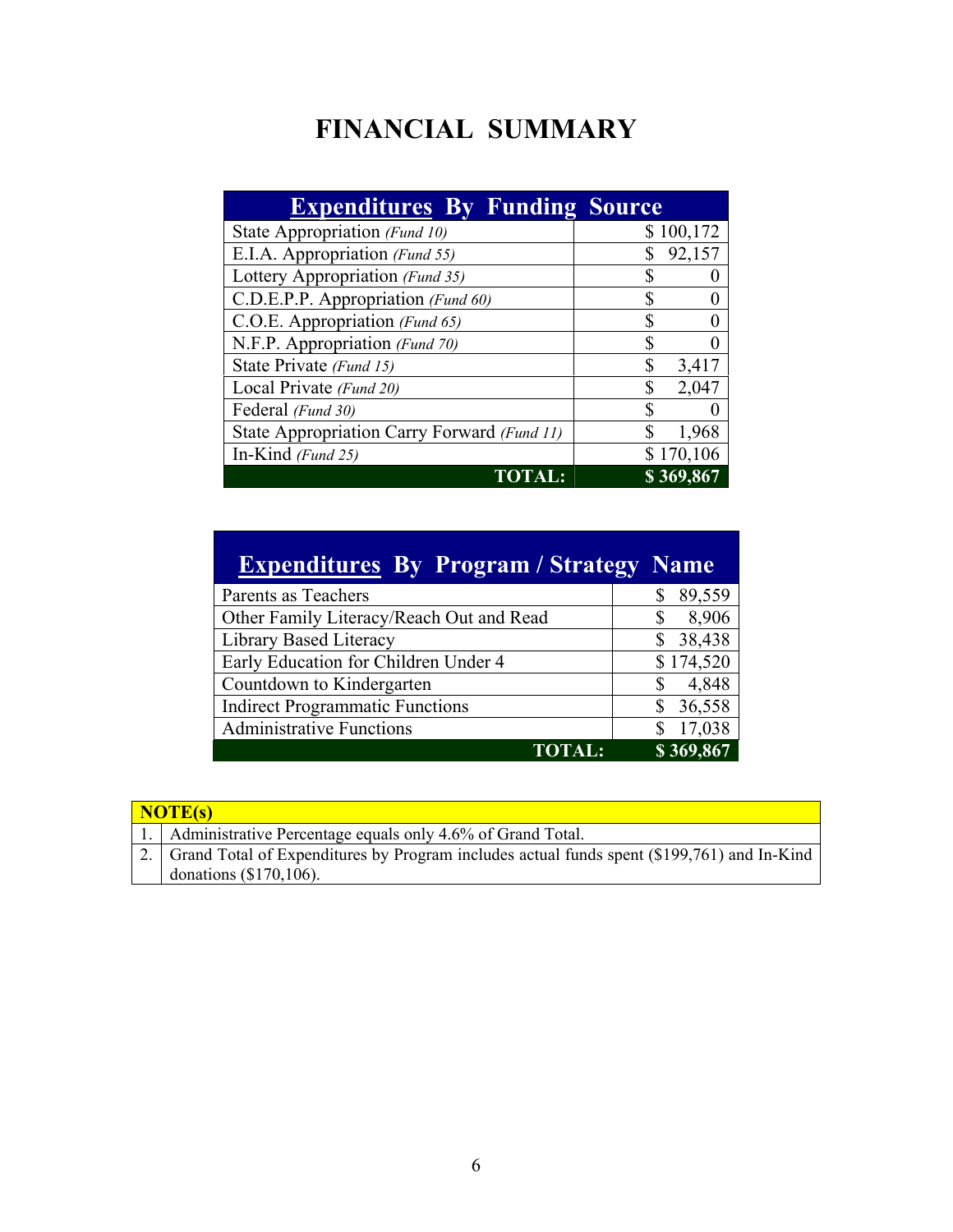### **NOTABLE DONORS**

| <b>DONOR'S NAME</b>        | <b>AMOUNT</b> |  |  |
|----------------------------|---------------|--|--|
| Friend of First Steps      | \$150         |  |  |
| Kennametal                 | \$200         |  |  |
| LEGO Children's Foundation | \$900         |  |  |
|                            |               |  |  |
| <b>TOTAL:</b>              | \$1250        |  |  |

#### **In addition to financial donations we received two book grants:**

| First Book/Random House | 144 Books   | Value \$       | 720 |
|-------------------------|-------------|----------------|-----|
| First Book/Cheerios     | 8,148 Books | Value \$69,490 |     |

*Local Match Percentage for FY 2008***:** 222.60% *(compared to 15% Legislative requirement)* 

## **COUNTY PARTNERSHIP BOARD OF TRUSTEES**

Ms. Edwina Austin, DHEC Appointee Ms. Tracy Baldwin, Parent pre-school child Rev. Eric Butler, Chair, Faith Community Ms. Brenda Collins, Primary educator Mrs. Luella Crosby, School District Appointee and Family Education, training and support Mrs. Victoria H. Durant, Childcare provider Ms. Johnnie P. Ingram, Early childhood educator Ms. Jenifer Jennings, Primary educator Ms. Daisy Johnson, Head Start Appointee Ms. Andrea Mann, Parent pre-school child Ms. Kathie Marathon, Library Appointee Mr. Samuel Marshall, Business Owner Ms. Robbie Seigler, DSS Appointee Mrs. Mary Thompson, Legislative Appointee Ms. Corliss Wideman, Legislative Appointee Ms. Sheila Whittington, Non-Profit Organization Ms. Jewell Williams, Primary Educator

During FY08, the McCormick board members and other volunteers donated 147 hours of their time. Based on Independent Sector research, the value of volunteer time for 2007 was \$19.51 per hour. ( 147 hours x \$19.51 = \$2868)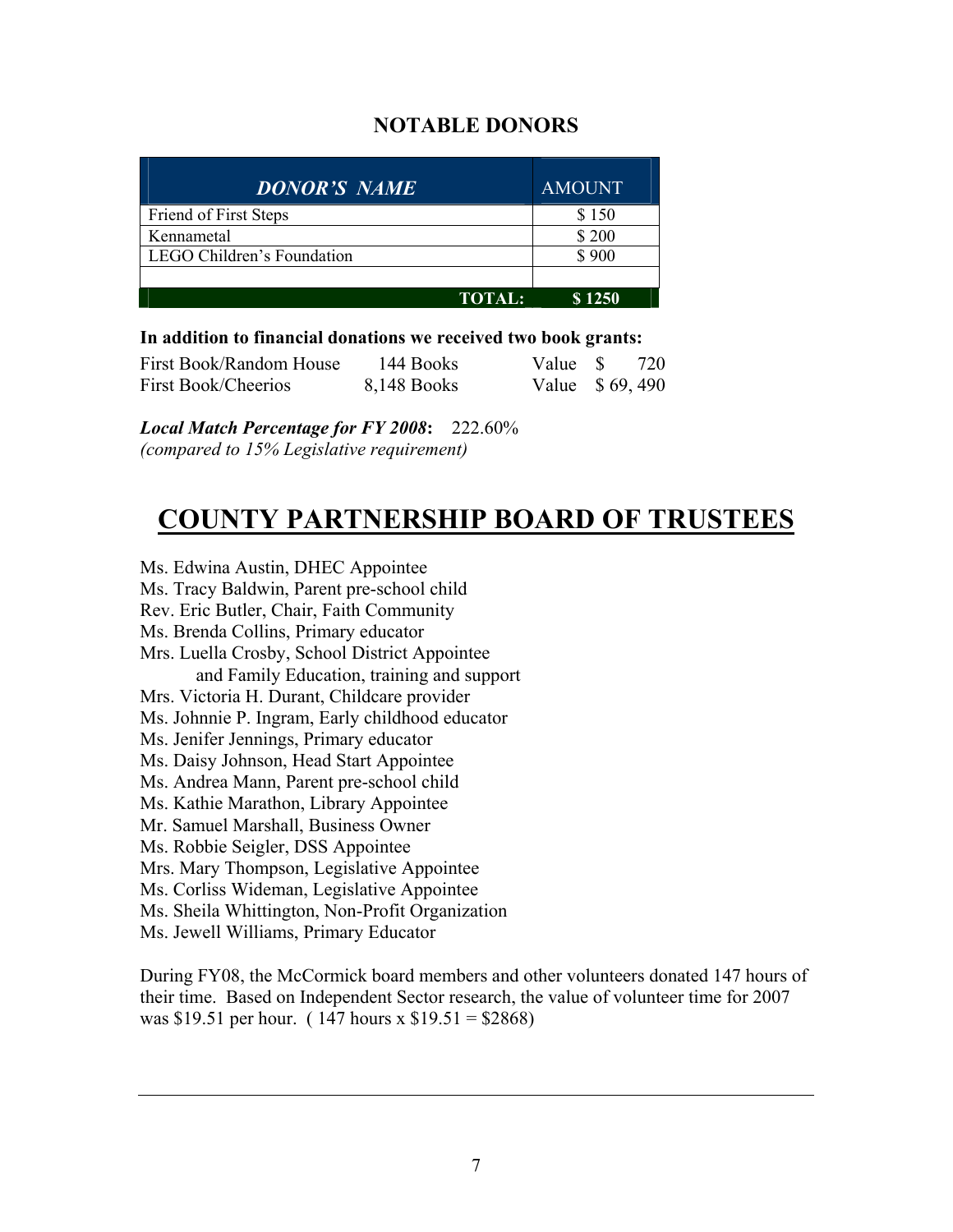## **COUNTY DATA SNAPSHOT**

In FY08, First Steps County Partnerships statewide made it a priority to become increasingly data-driven. County Partnerships successfully began using powerful new components of the First Steps data system, and County Partnerships also utilized data in new ways to drive their FY09 program plans. In addition to enhanced program data tracking, County Partnerships are also focusing on the best available data about children and families to best understand their communities' needs. At the end of FY08 and the beginning of FY09, County Partnerships began an extensive analysis of this data, including data about the risk factors known to impact children's potential school success, such as low birth weight, teen mothers, and families living in poverty. A county-level risk data report is included in the subsequent pages of this report.



**Children with Necklaces They Made at Art Lesson** 



**Children with Book at Library Literacy Program**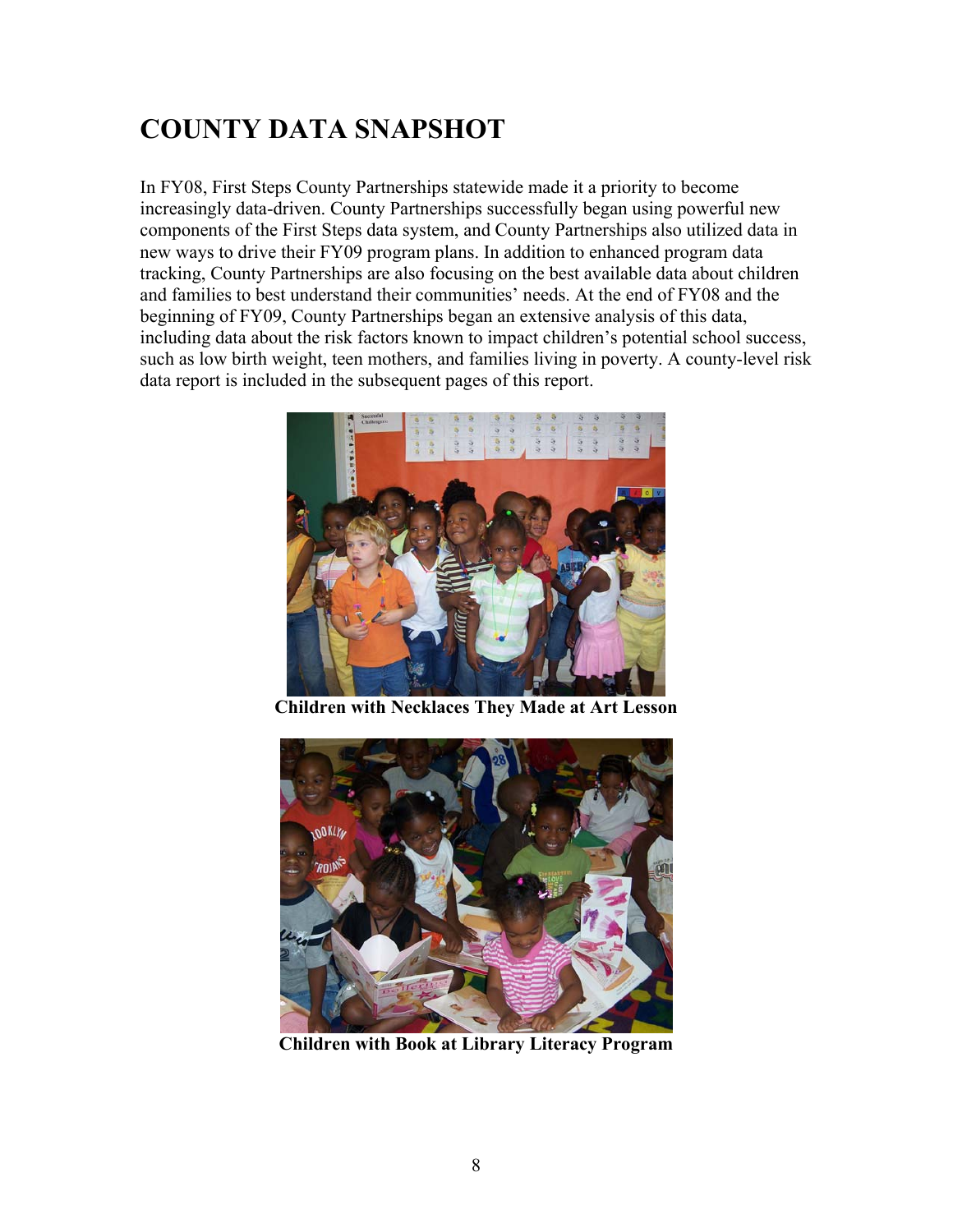# **McCormick County**

**Total Children Under Six: 472** 

## **CHILD POVERTY (Children in Families Receiving TANF Benefits)**<br>Statewide Average (2007): 8.4% McCormick County (2007): 12.1%

**Statewide Average (2007): 8.4%** 

**Fast Fact: Roughly 1 in 9 McCormick County children has an annual family income equivalent to \$10,325 (or less) for a family of four. A recent statewide analysis suggests that 45% of these children will be retained or score at the "below basic" level (PACT) by third grade.** 

**Children in deep poverty often face a wide variety of school readiness obstacles, ranging from inadequate prenatal care and nutrition to low maternal education.** 

**57 of McCormick County's 472 children under age 6 received federal Temporary Assistance for Needy Families (TANF) benefits during 2007, indicating a family income at or below 50% of the federal poverty definition.** 





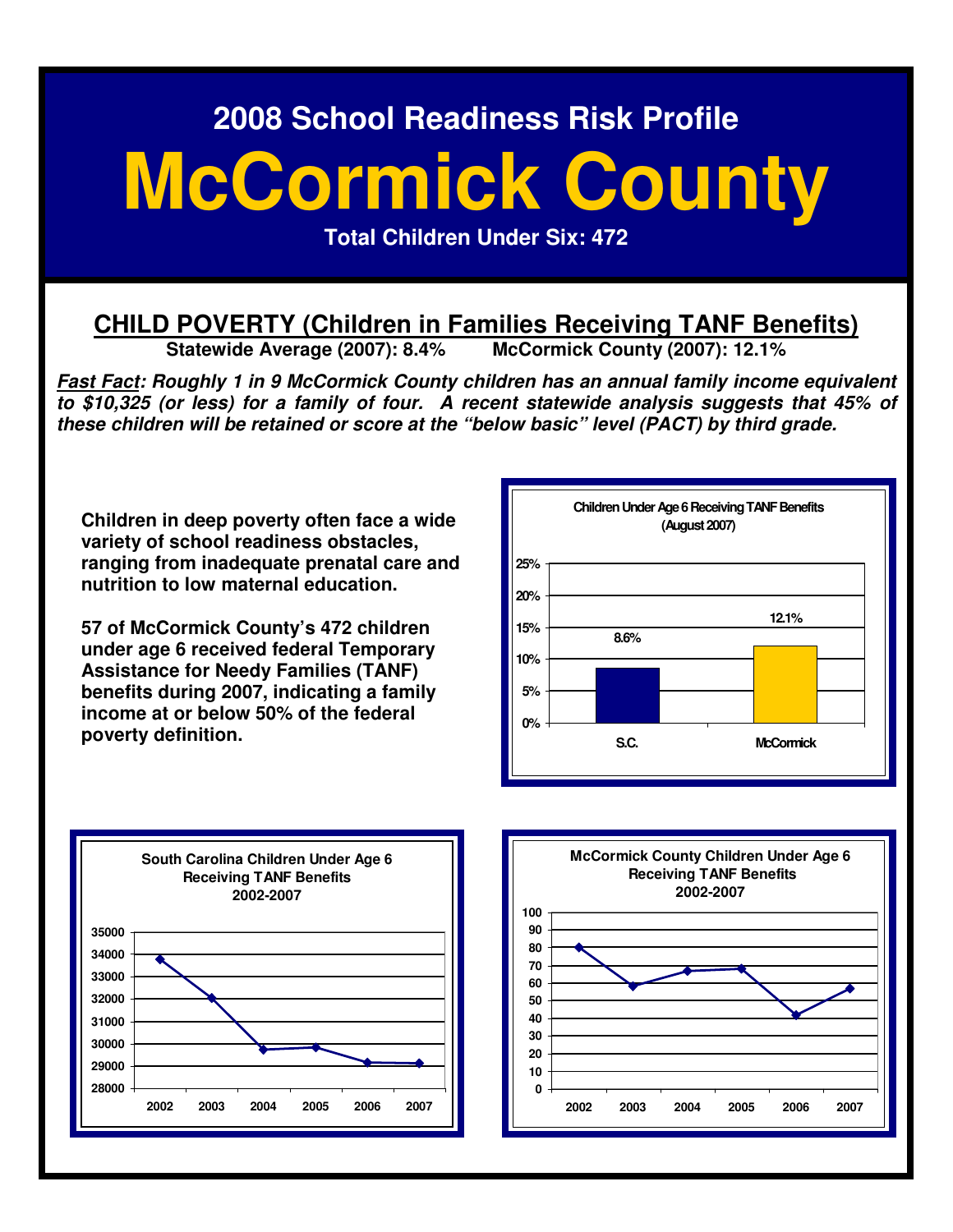# **McCormick County**

**Total Children Under Six: 472** 

## **CHILDREN AT LOW BIRTH WEIGHT (Less Than 5.5 lbs.)**<br>Statewide Average (2005): 10.2% McCormick County (2005): 19.5%

**Statewide Average (2005): 10.2%** 

**Fast Fact: Roughly 1 in 10 McCormick County children is born at a weight less than 5.5 lbs. A recent statewide analysis suggests that at least one-third of these children (36%-52% depending on weight category) will be retained or score at the "below basic" level (PACT) by third grade.** 

**Babies born at low weights are often prone to developmental delays associated with early academic failure.** 

**Many have received inadequate prenatal care and suffer from significant health complications.** 

**15 of the 77 children born in McCormick County during 2005 weighed less than 5.5 lbs.** 





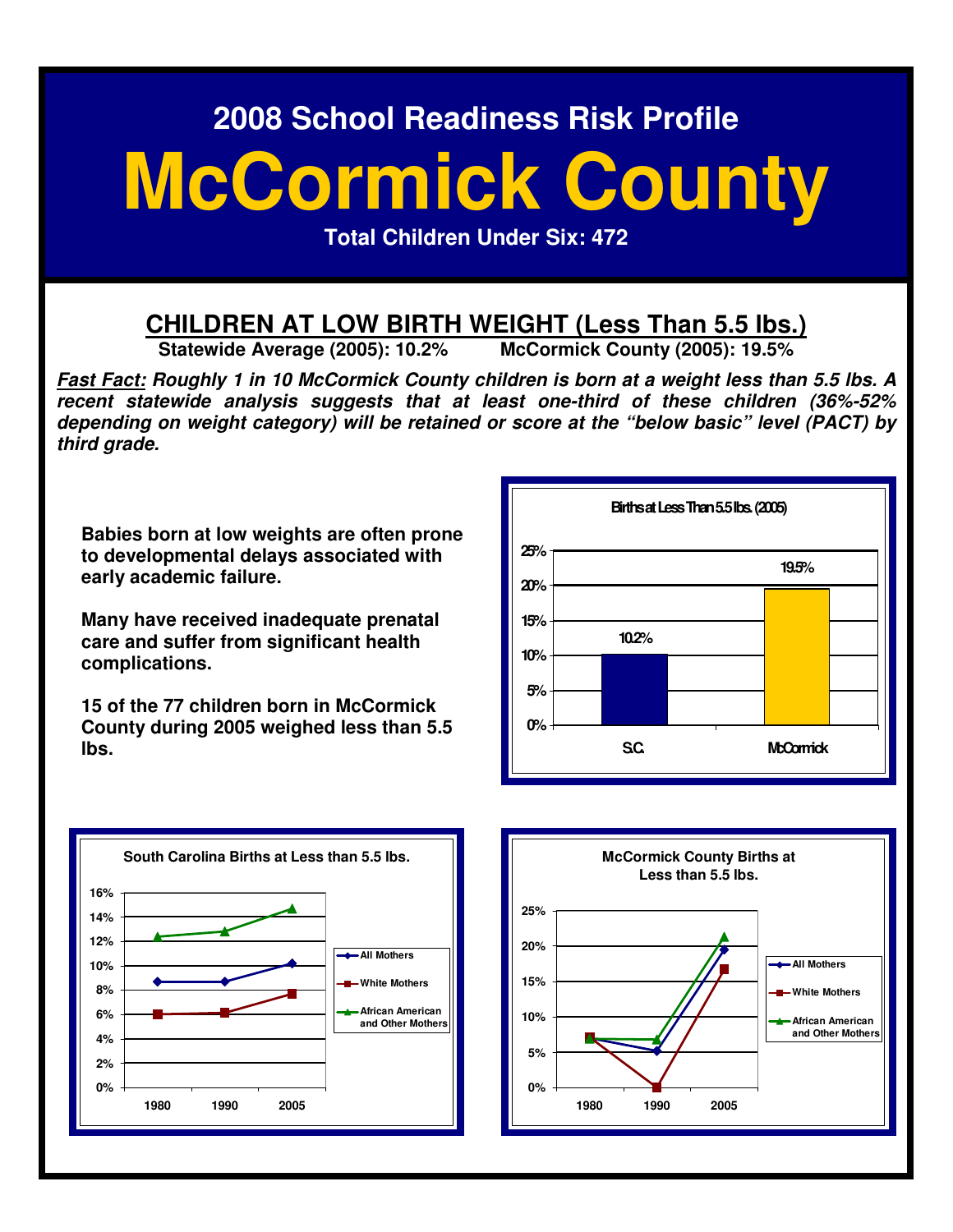# **McCormick County**

**Total Children Under Six: 472** 

## **BIRTHS TO TEENAGE MOTHERS**<br>erage (2005): 13.2% McCormick County (2005): 13.0%

**Statewide Average (2005): 13.2%** 

**Fast Fact: Roughly 1 in 8 McCormick County births is to a mother under 20 years of age. A recent statewide analysis suggests that 43% of these children will be retained or score at the "below basic" level (PACT) by third grade.** 

**Teenage parents often lack the maturity and knowledge required to optimally fulfill important parental responsibilities, are less likely to advance their own educational attainment and often fail to advance beyond low-income status.** 

**10 of the 77 children born in McCormick County during 2005 had teenage mothers.**